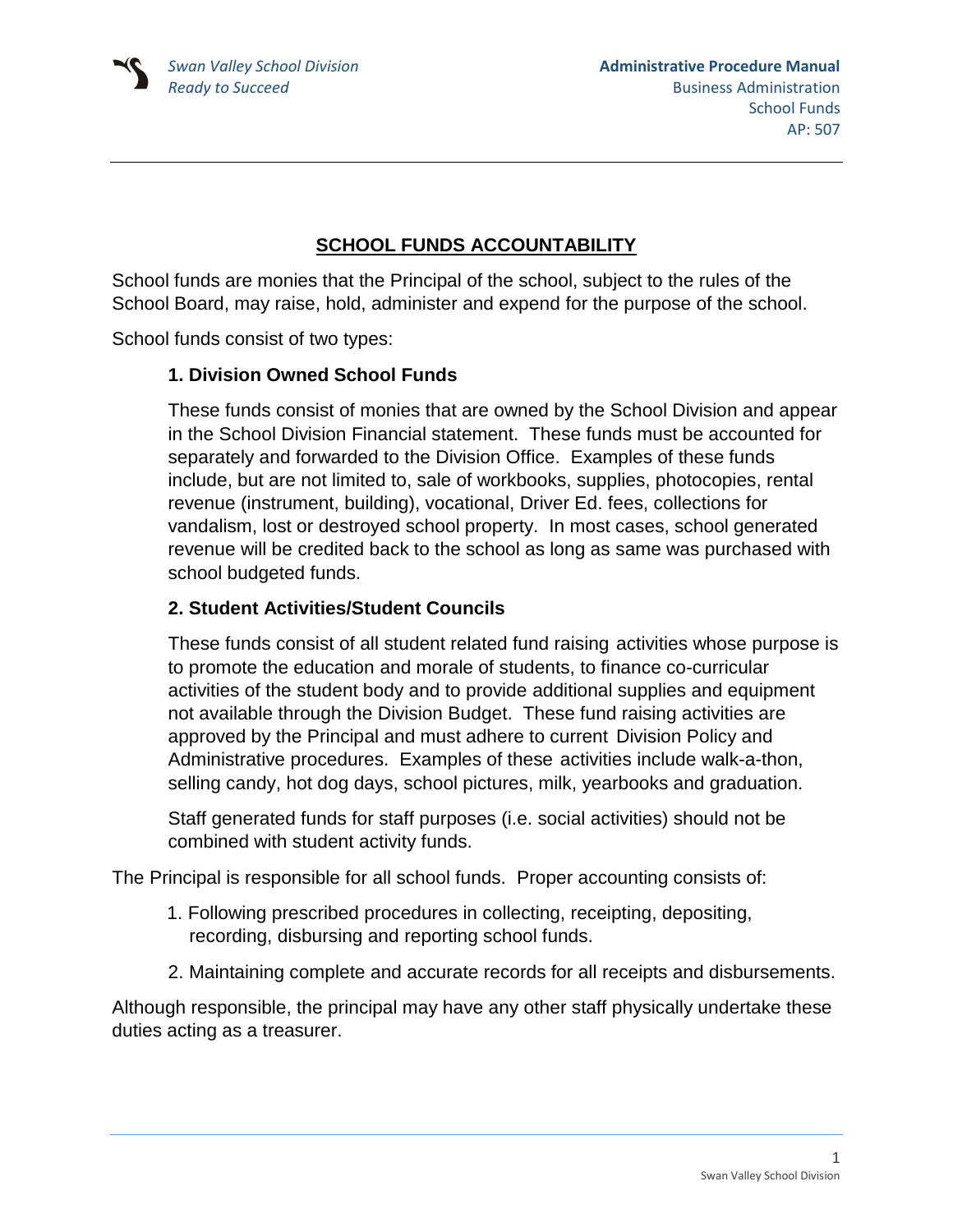### **Minimum Accounting Requirements**

#### **A. Bank Account**

- 1. ALL student activity/student council funds must be administered through one chequing account. Cancelled cheques must be returned. Cheques must be sequentially numbered and accounted for.
- 2. The account will require two signatures on all cheques; one being the Principal/Vice-Principal and the second being the school secretary or designate.
- 3. A savings account may be opened to earn interest only. Funds must be transferred to or from the savings account. Direct withdrawals are prohibited.

### **B. Cash Receipts (Revenue)**

- 1. All cash receipts must be deposited in total (no disbursements prior to depositing) on the day they are received. When this is not practical, the funds are to be safeguarded by the Principal. The deposit book must indicate the receipt numbers that make up that particular deposit.
- 2. (i) Duplicate numbered receipts to be issued for all monies received.
	- (ii) When writing up receipts for a large number of students, use one receipt with a list of students and amounts to verify the total amount.
- 3. Identify/record cash receipts by category or fund raising activity.

EXAMPLES: 1. Phys. Ed. fund raising

- 2. Specific special trip fund raising
- 3. Milk fund
- 4. Student pictures
- 4. The school's copy of the deposit slip is to be validated by bank stamp.

#### **C. Disbursements**

1. School funds are not to be used to purchase items for individual staff members, staff luncheon, etc. Disbursements are to benefit the school or student body. Disbursements for personal expenditures that could be seen as a conflict of interest are prohibited.